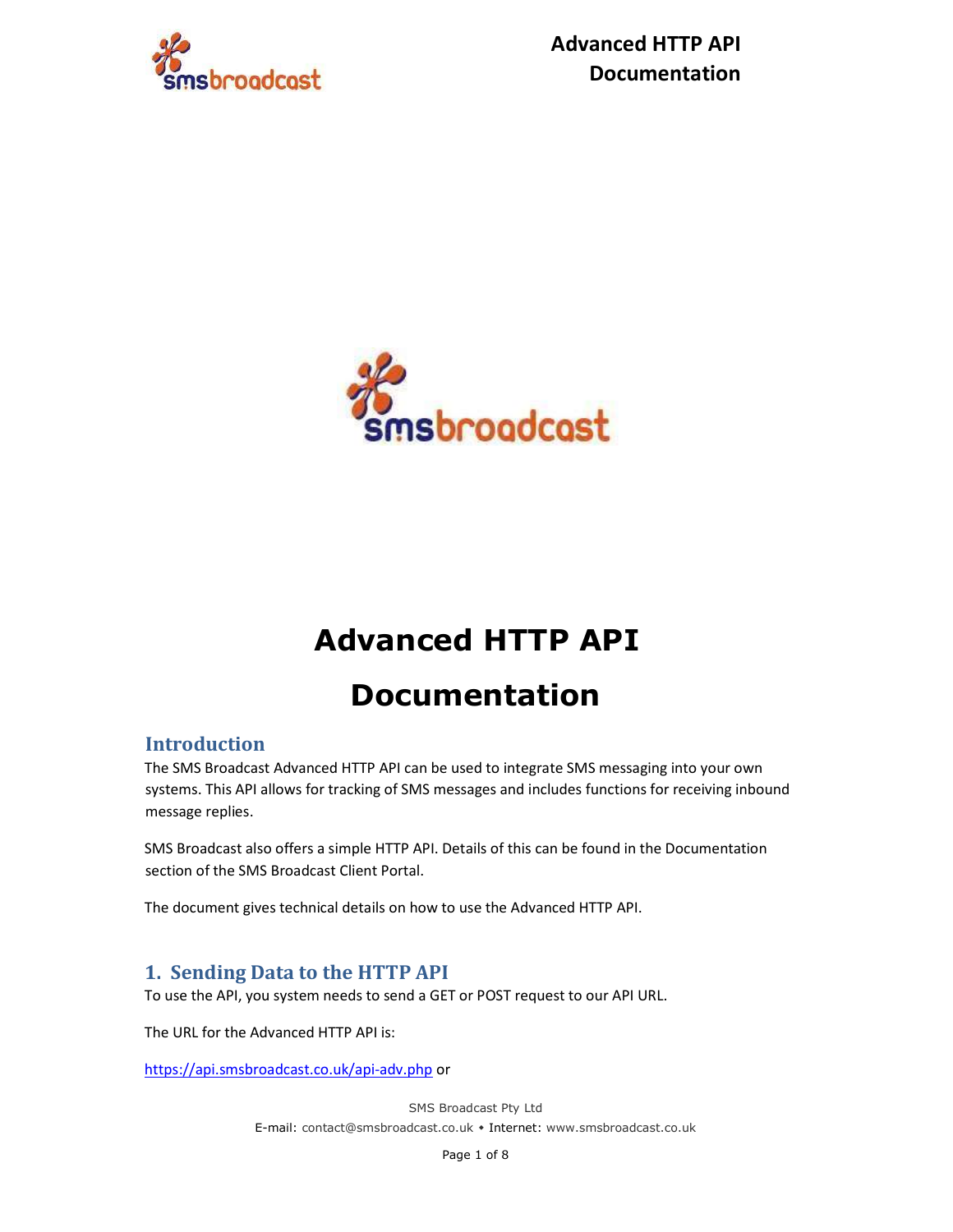

http://api.smsbroadcast.co.uk/api-adv.php

For security reasons, we recommend using the HTTPS protocol and POST your data to the API.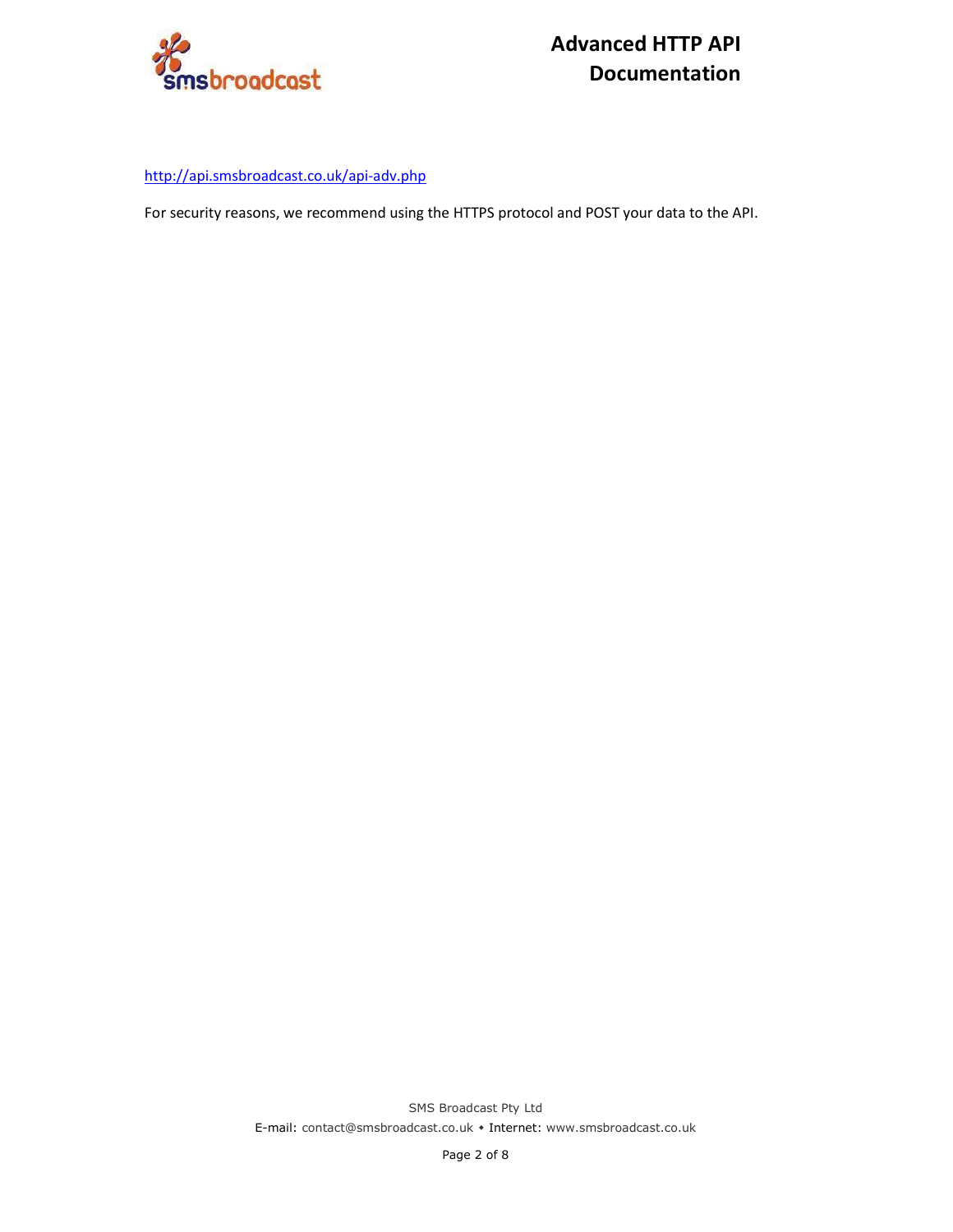

## 2. Sending SMS Messages

The send messages function can be used to send a single message or multiple messages in a single API request.

Input Parameters:

| <b>Parameter</b> | <b>Description</b>                                                                                                                                                                                                                                                                                                                                                                                                                                                                                                     |
|------------------|------------------------------------------------------------------------------------------------------------------------------------------------------------------------------------------------------------------------------------------------------------------------------------------------------------------------------------------------------------------------------------------------------------------------------------------------------------------------------------------------------------------------|
| username         | Your SMS Broadcast username. This is the same username that you would<br>use to login to the SMS Broadcast website.                                                                                                                                                                                                                                                                                                                                                                                                    |
| password         | Your SMS Broadcast password. This is the same password that you would<br>use to login to the SMS Broadcast website.                                                                                                                                                                                                                                                                                                                                                                                                    |
| to               | The receiving mobile number(s). The numbers can be in the format:<br>07xxxxxxxx (UK format)<br>П.<br>447xxxxxxxx (International format without a preceding +)<br>$\bullet$<br>7xxxxxxxx (missing leading 0)<br>۰<br>We recommend using the international format, but your messages will be<br>accepted in any of the above formats.<br>To send the same message to multiple recipients, the numbers should be<br>separated by a comma. The numbers should contain only numbers, with<br>no spaces or other characters. |
| from             | The sender ID for the messages. Can be a mobile number or letters, up to<br>11 characters and should not contain punctuation or spaces.<br>Leave blank to use SMS Broadcast's 2-way number.                                                                                                                                                                                                                                                                                                                            |
| message          | The content of the SMS message. Must not be longer than 160 characters<br>unless the maxsplit parameter is used. Must be URL encoded.                                                                                                                                                                                                                                                                                                                                                                                  |
| ref              | Your reference number for the message to help you track the message<br>status. This parameter is optional and can be up to 20 characters.                                                                                                                                                                                                                                                                                                                                                                              |
| maxsplit         | Determines the maximum length of your SMS message (see details below)                                                                                                                                                                                                                                                                                                                                                                                                                                                  |
| delay            | Number of minutes to delay the message. Use this to schedule messages<br>for later delivery.                                                                                                                                                                                                                                                                                                                                                                                                                           |

Example API Request:

https://api.smsbroadcast.co.uk/api-

adv.php?username=myuser&password=mypass&to=07000111222,07000222333&from=MyCompan y& message=Hello%20World&ref=112233&maxsplit=5&delay=15

The above request would send the message "Hello World" to 07000111222 and 07000222333 from MyCompany.

Output Parameters:

Parameter Description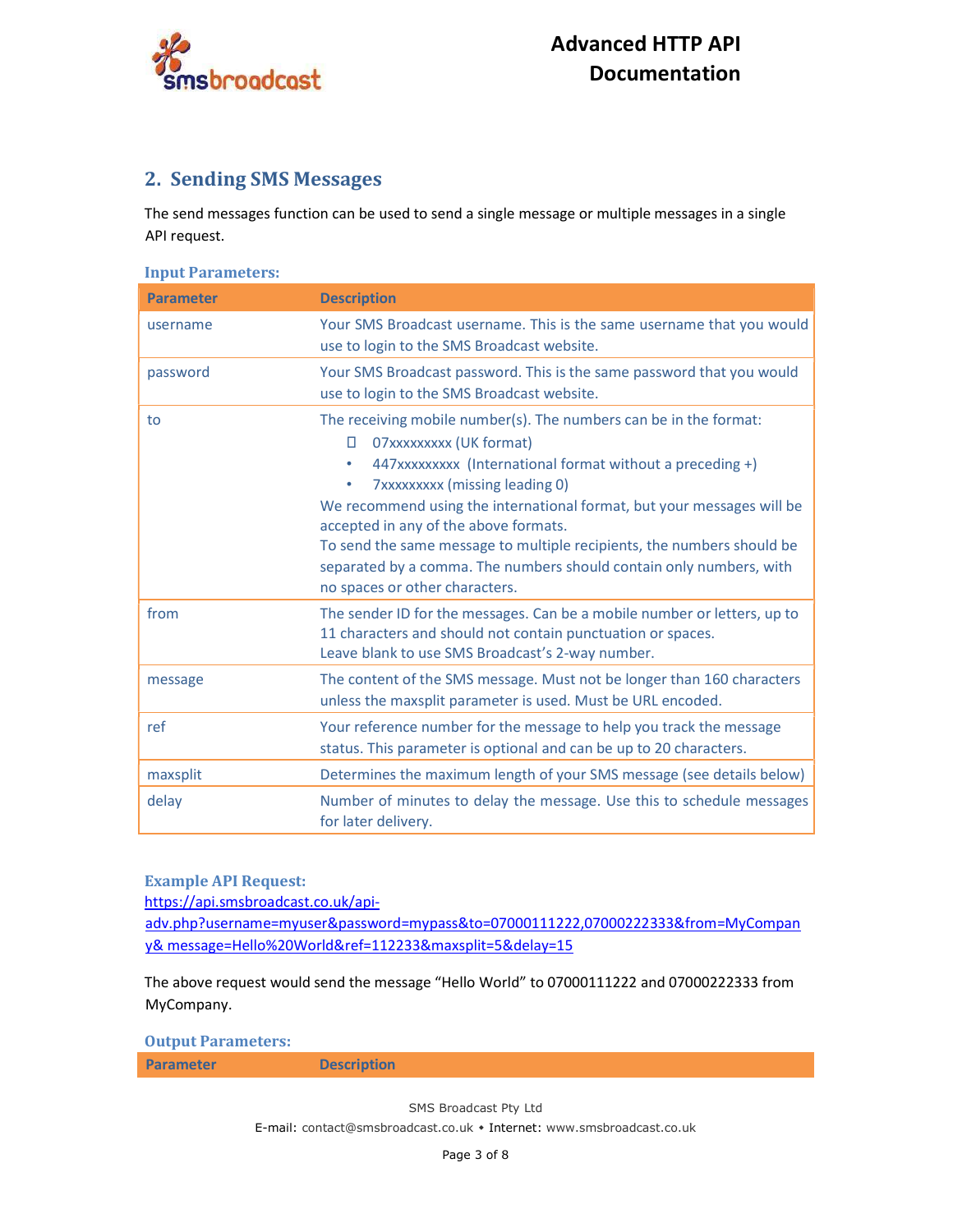

| <b>Status</b>                                   | Will show if your messages have been accepted by the API. There are 3<br>possible results:                                                                                                                                                                     |
|-------------------------------------------------|----------------------------------------------------------------------------------------------------------------------------------------------------------------------------------------------------------------------------------------------------------------|
|                                                 | OK: This message was accepted.<br>BAD: This message was invalid. (eg, invalid phone number)<br>۰<br>ERROR: The request failed. (eg, wrong username/password or<br>٠<br>missing a required parameter)                                                           |
| <b>Receiving Number</b>                         | The receiving mobile number. This will be shown in international format<br>(447xxxxxxxxx) regardless of the format it was submitted in.<br>If you submit an invalid mobile number, the invalid number will be shown<br>in the same format as it was submitted. |
| <b>SMS Reference Number</b><br>or Error Message | Will display our reference number for the SMS message, or the reason for<br>a failed SMS message.                                                                                                                                                              |

The API will return 1 line of data for each SMS message you submit. The data is separated by the colon character.

#### Sample API Output:

The output from the previous example would be:

OK: 447000111222:2942263 OK: 447000222333:2942264

If you submit an invalid mobile number, the API would return:

#### BAD:0700abc111:Invalid Number

If you send multiple messages in the same request, the valid numbers will still be accepted by the API.

If you submit a request with a critical error (such as an incorrect username, password or missing a required parameter) the API will return only 1 line.

ERROR: Username or password is incorrect.

#### Long SMS Messages (maxsplit)

Standard SMS messages are limited to 160 characters, however our system allows you to send SMS messages up to 765 characters. This is achieved by splitting the message into parts. Each part is a normal SMS and is charged at the normal price. The SMS is then reconstructed by the receiving mobile phone and should display as a single SMS.

The maxsplit setting determines how many times you are willing to split the message. This allows you to control the maximum cost and length of each message. The default setting is 1 (160 characters). The maximum is 5 (765 characters).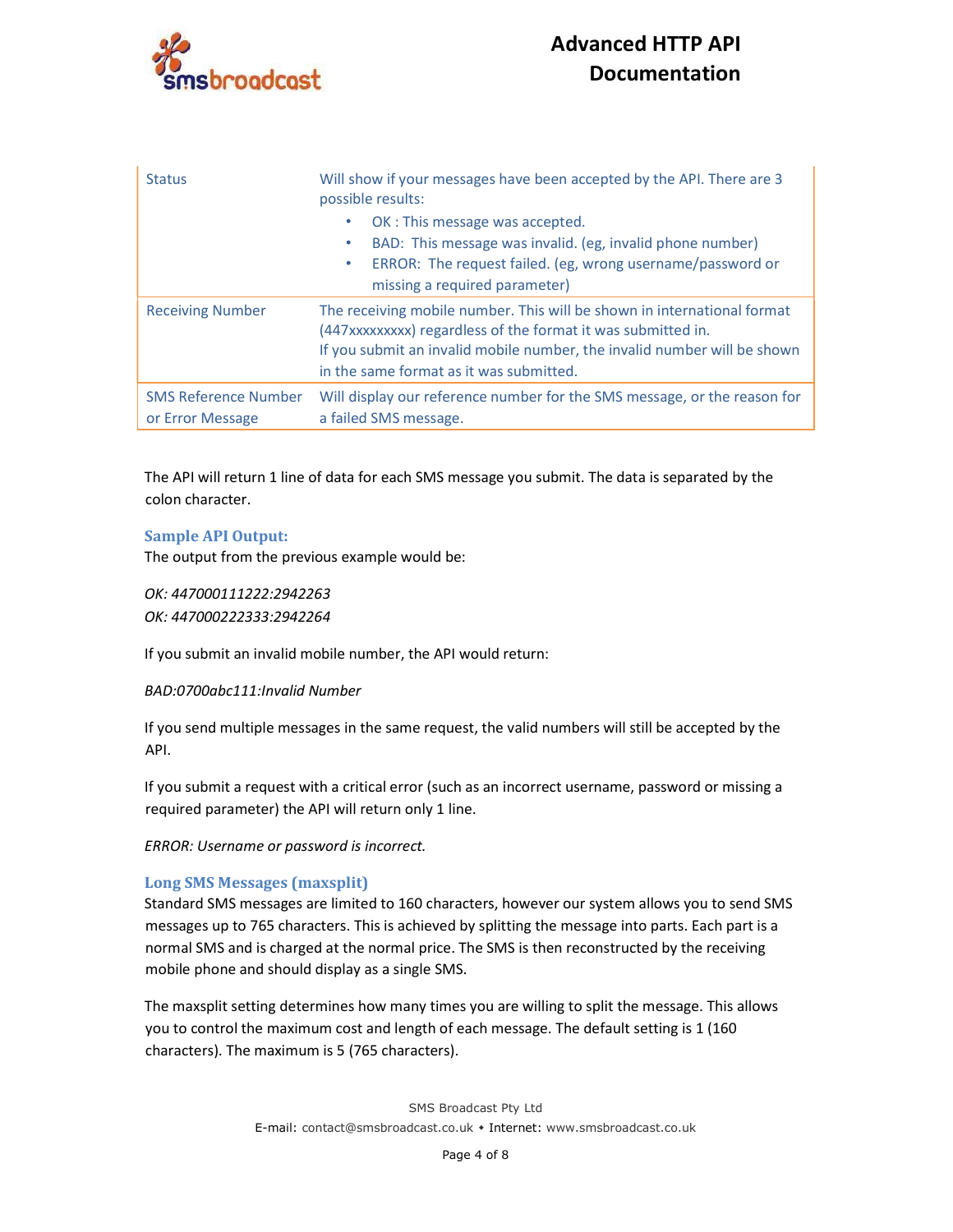

If your SMS is 160 characters or less, it will be sent (and cost) as a single SMS, regardless of the value of this setting.

If your message is longer than 160 characters, it is split into parts of up to 153 characters (not 160).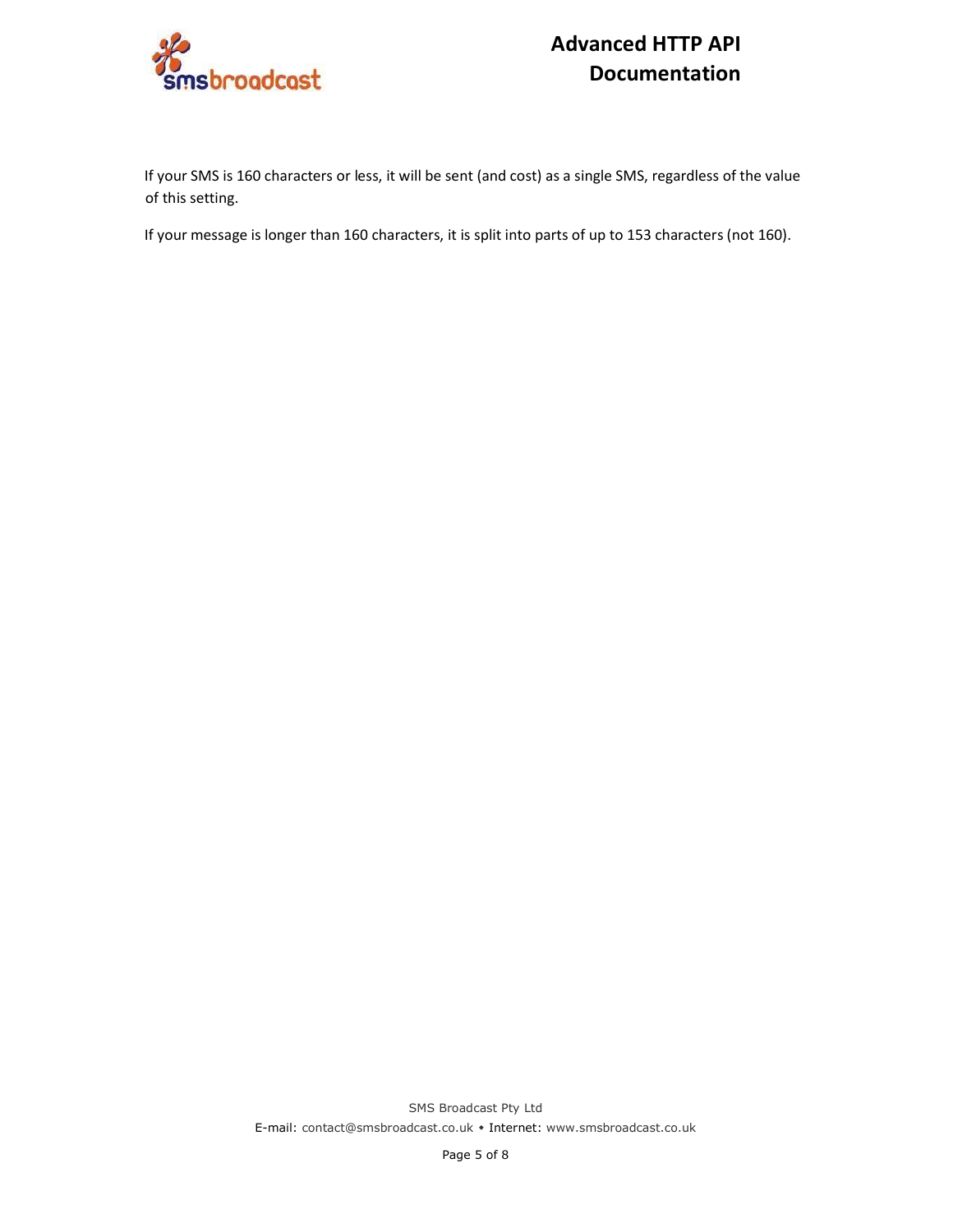

## 3. Message Status Updates

Status updates allow you to keep track of the delivery of the messages you send. A confirmation will be sent to you to show if the message was successfully delivered or failed.

This option must be activated by SMS Broadcast. If you require this function, please contact us and provide us with the URL on your server to send the data.

The SMS Broadcast API will send a GET request to your URL (as provided when setup) with the below parameters.

| <b>Parameter</b> | <b>Description</b>                                                                                                                                                                                                                                                                                                         |
|------------------|----------------------------------------------------------------------------------------------------------------------------------------------------------------------------------------------------------------------------------------------------------------------------------------------------------------------------|
| to               | The mobile number the message was sent to, in international format<br>(447xxxxxxxxx).                                                                                                                                                                                                                                      |
| ref              | Your reference number, if provided when you sent the message.                                                                                                                                                                                                                                                              |
| smsref           | The SMS Broadcast reference number as returned by the API when the<br>message was sent.                                                                                                                                                                                                                                    |
| status           | The current status of the message. Possible statuses are:<br>Delivered – The message was successfully delivered<br>Expired - The message could not be delivered within the required<br>time<br>Failed – There was a problem with the message (eg, incorrect<br>$\bullet$<br>mobile number, or mobile service disconnected) |

#### Request Parameters:

### Example Request:

http://www.yourserver.com/status.php?to=447000111222&ref=112233&smsref=1122334455&stat us=Delivered

Each status request will contain the status of a single message, even if multiple messages were sent to the API in the same request.

The status information is provided by the mobile networks and may not be 100% reliable.

## 4. Inbound SMS Messages

Our API will send a request to your URL with the inbound SMS data for each message.

This option must be activated by SMS Broadcast. If you require this function, please contact us and provide us with the URL on your server to send the data.

SMS Broadcast will send an HTTP GET request to the URL you provided when this service was activated.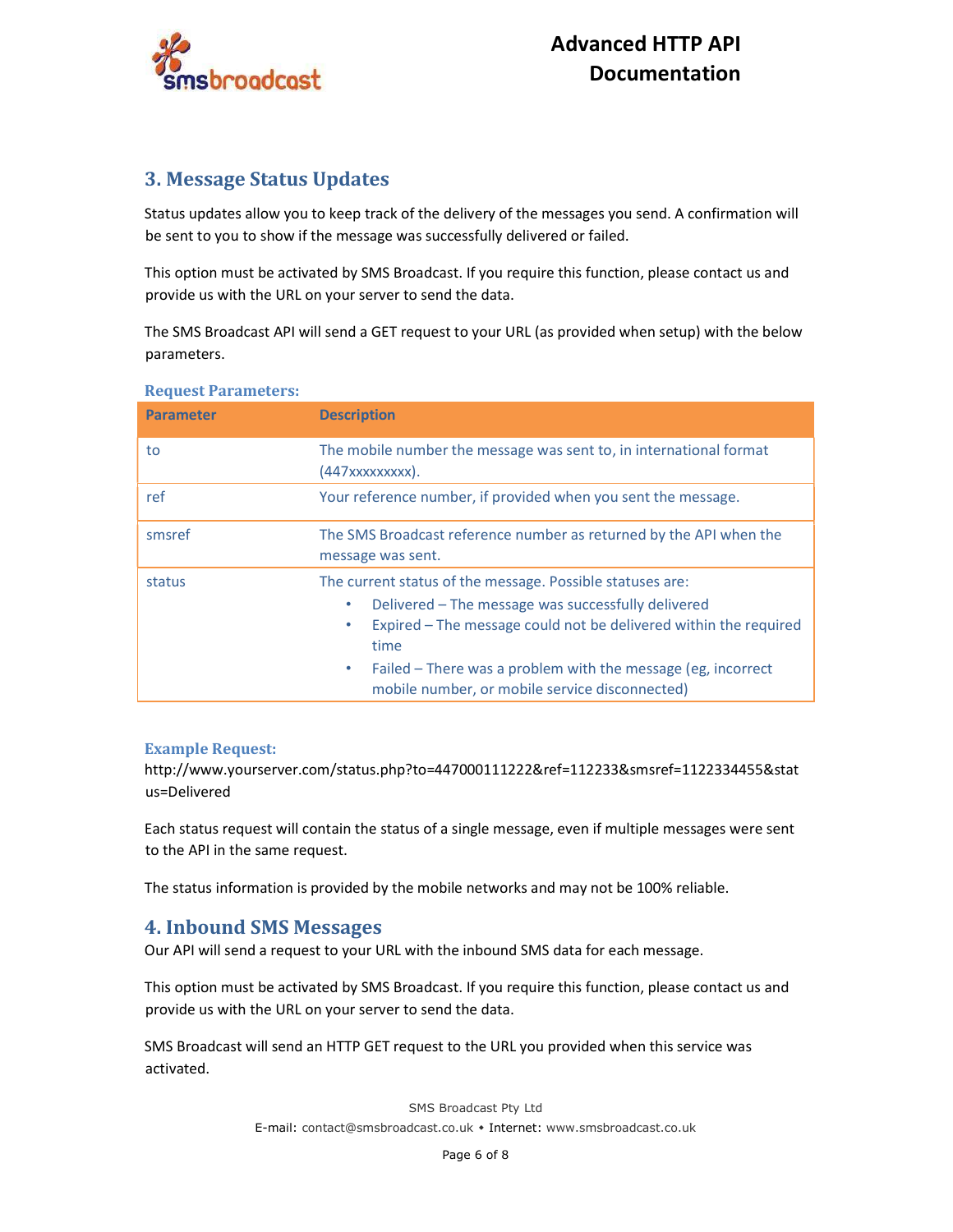

#### Request Parameters:

| <b>Parameter</b> | <b>Description</b>                                                                                                                                                                                    |
|------------------|-------------------------------------------------------------------------------------------------------------------------------------------------------------------------------------------------------|
| to               | The phone number the SMS was sent to. If you have multiple inbound<br>numbers, you can use this to know which number the message was sent<br>to. Will be shown in international format (447xxxxxxxx). |
| from             | The mobile number that sent the message, in international format<br>(447xxxxxxxxx).                                                                                                                   |
| message          | The content of the SMS message.                                                                                                                                                                       |
| ref              | Your reference number from the original outbound SMS, if provided.                                                                                                                                    |

#### Example Request:

http://www.yourserver.com/inbound.php?to=447000111222&from=447000111999&message=Hell o%20World&ref=abc123

## 5. Account Balance

The account balance function can be used to lookup the number of credits left in your account.

| <b>Input Parameters:</b> |                                                                                                                     |
|--------------------------|---------------------------------------------------------------------------------------------------------------------|
| <b>Parameter</b>         | <b>Description</b>                                                                                                  |
| action                   | This must be set to "balance" for this function.                                                                    |
| username                 | Your SMS Broadcast username. This is the same username that you would<br>use to login to the SMS Broadcast website. |
| password                 | Your SMS Broadcast password. This is the same password that you would<br>use to login to the SMS Broadcast website. |

### Example Balance Request: https://api.smsbroadcast.co.uk/api-

adv.php?action=balance&username=myuser&password=mypass Output Parameters:

| <b>Parameter</b>        | <b>Description</b>                                               |
|-------------------------|------------------------------------------------------------------|
| <b>Status</b>           | Will show the status of your request. The possible statuses are: |
|                         | • OK: This request was accepted.                                 |
|                         | ERROR: There is a problem with the request.<br>۰                 |
| <b>Balance or Error</b> | Will show your account balance or a reason for the error.        |

#### Sample API Output:

The output of a valid request will similar to:

SMS Broadcast Pty Ltd E-mail: contact@smsbroadcast.co.uk • Internet: www.smsbroadcast.co.uk